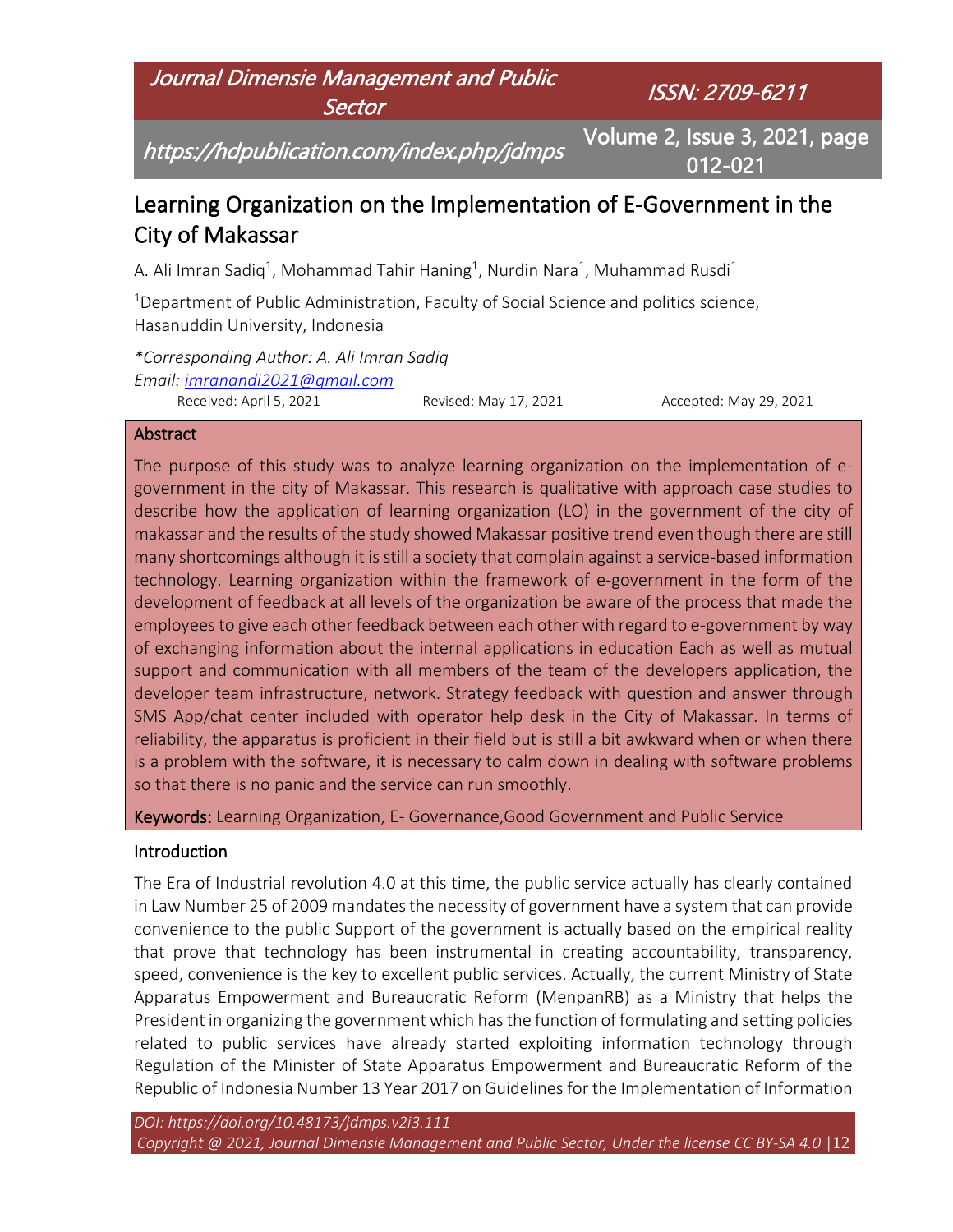Systems of Public Service National (SIPPN).

the policy embodied in the form of implementation of e-government as one of the models of provision of public services based on information and communication technology. E-government has been proven in several countries show a change in a significant increase in the quality of services provided by the government to the community. E-government has become a priority program of government agencies, both at the center and regions all over the world, who not only viewed as a project that became a trend among the government, but it leads to how to improve the accountability, transparency and effectiveness as well as the quality of service that is expected to lead to the creation of good government.

Public services, in Indonesia, based on e-government has not shown adequate results even tend to be in the process is precisely the cause of the pathology in the process of its implementation. It is still a bit of Ministries/Agencies and local governments that utilize technology in the process of public service. The implementation of e-government will indeed be dealing with a variety of challenges in its implementation because it will involve human resources, systems, structures and even management as well as organizational culture. Most of the implementation of egovernment failure caused because it is not supported by the development of capacity building every human resource that is owned by an organization.

E-government implementation in the study of the aspects of human resources as the dominant aspects in the success of e-government, in addition to also become the biggest threat for the failure of e-government. This is caused due to the adoption of technology to the organization's cause organizations do change as a form of adaptation of the integration of technology, good structure, work culture and the system works. Such changes require the strong support of the human resources of the organization who has the qualifications and in accordance with such changes.

A learning organization or learning organization makes the organization able to continuously carry out a self-learning process so that the organization has the 'speed of thinking and acting' in responding to various changes that arise. Especially because organizational changes that occur due to the influence of technology will occur with patterns and forms that are very difficult to predict both in the work flow, structure, system and philosophy of public organizations. Essentially the urgency of learning organizations are organizations where people develop their capacities continuously to create the results they desire, where broad and new mindsets are nurtured, where collective aspirations are polished, where people learn endlessly to see things together. -same (Senge, 2002).

learning organization or organizational learning make the organization able to do continuous process of self-learning so that such organizations have the 'speed of thought and action' in response to the diverse changes that arise. Moreover, because of the organizational changes that occurred as a result of the influence of technology will happen with the patterns and shapes which are very difficult to predict better in the work flow, structure, system and philosophy of public organizations.

Basically the urgency of the learning organization an organization in which people develop their capacity continuously to create the results they want, where the mindset extensive new and nurtured, where collective aspiration is polished, whereby people learn without stopping to look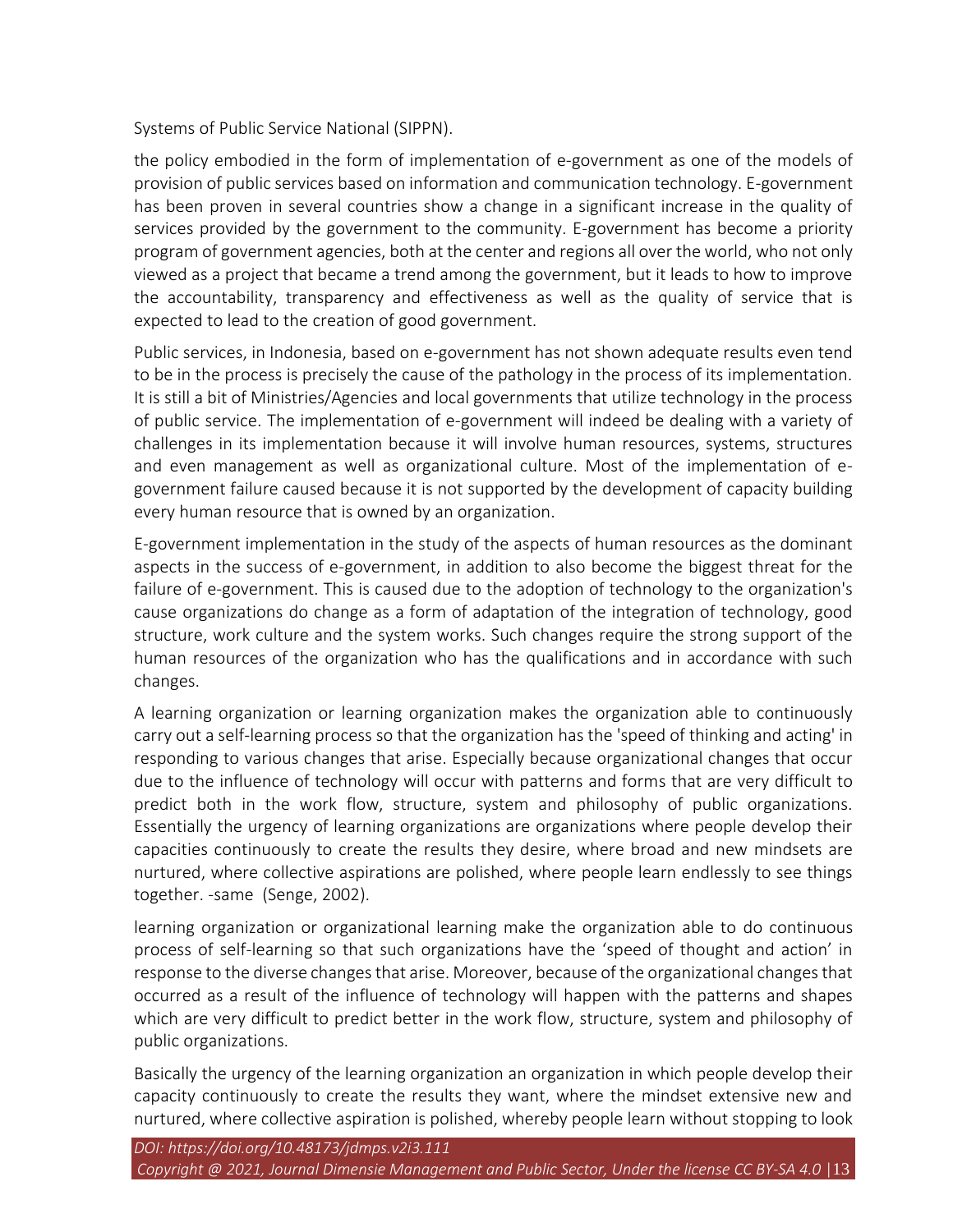at everything together (Senge, 2002). In the end we need to discuss things about How the learning organization can support the acceleration of the good government so as to create a good service.

#### Organizational Transformation

The success of an organisation in building the learning organization, then in the end, the organization will lead to expanding organization (developmental organization). Using a practical approach to transform the organization into an organization that is developing through the study of the organization so that the organization that develops has a high capacity in update and of course have high competitiveness. This view asserts that the position of a learning organization in organizational theory becomes important. In detail can be understood through the following scheme:



#### Figure 1. Organizational Transformation

There are several mechanisms that can be done by the organization in the face of numerous challenges to the cause of the changes the organization is able to adapt to the way; (1) Change the structure that add the unit, reduce the unit, change the position of the unit, combining a number of task force larger, broke the piece of the unit - the unit of the smaller, change the system sentralisasi be decentralization or vice versa, change the wide narrow spans of control, itemize back activity or task, add the office, reduce the office; (2) Change the working system that is able to cover the tata way, tata flow, manners and conditions of the do the job; (3) Change the people, in the sense of a change of attitude, behavior, behavior, increase knowledge and skills from the office. (4)Change the working equipment (Sutarto, 2002).

#### E-Government

E-government refers to the use by government agencies of information technologies (such as Wide Area Networks, the Internet, and mobile computing) that have the ability to transform relations with citizens, businesses, and other arms of government. The point of e-government is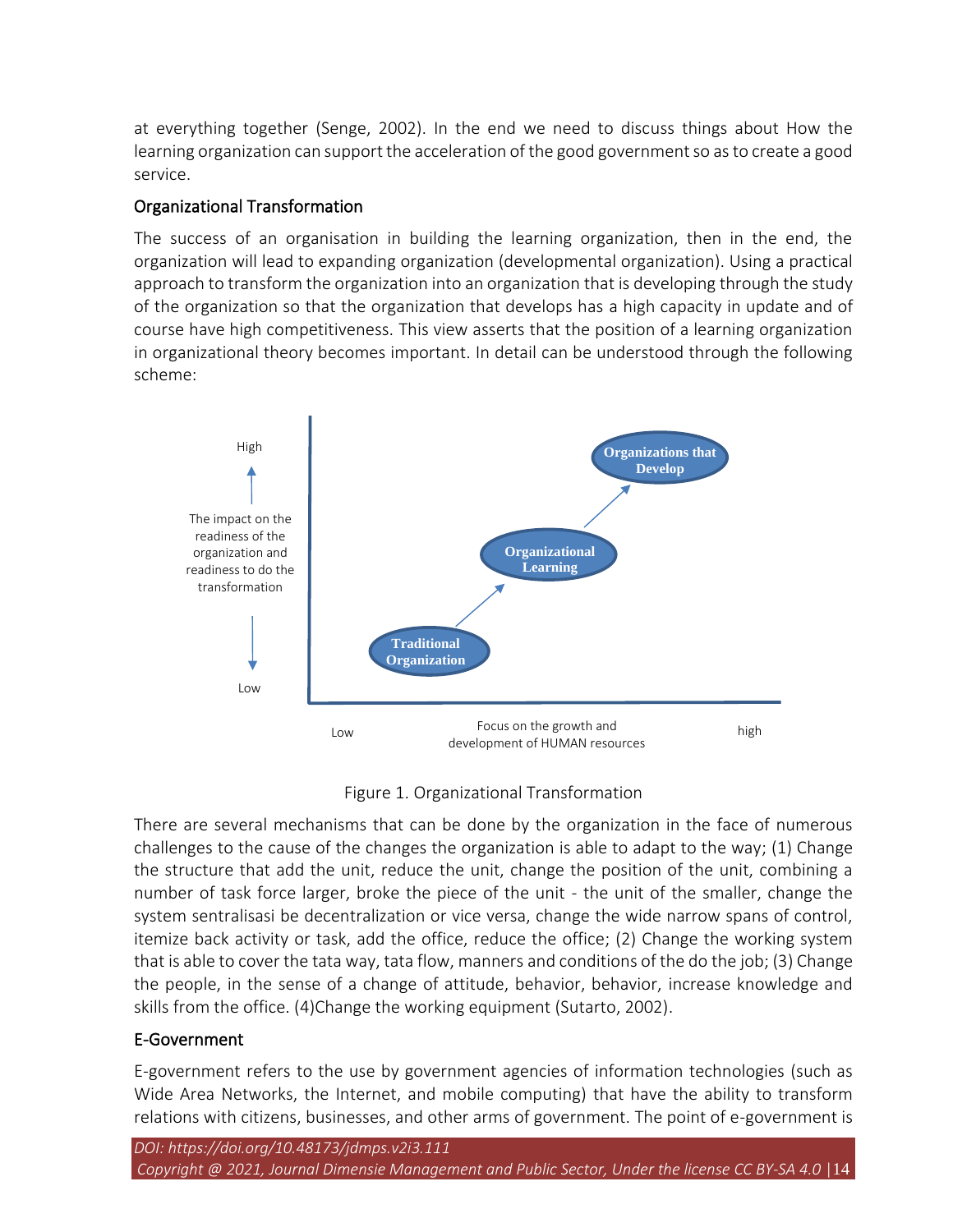the use of information technology that can improve the relationship between the Government and other parties. The use of information technology then produces new forms of relationships such as: G to C (Government to Citizen), G to B (Government to Business Enterprises), and G to G (inter-agency relationship) (Rahardjo, 2006). E-government means how to take advantage of information technology facilities for the government in carrying out government duties and functions. In the research community there is debate about the correct use of the two terms. Egovernment is defined (Visser & Twinomurinzi, 2009) as "the use of information technology to support government operations, engage citizens, and provide government services.

The Working Group on E-government in the Developing World states that E-government is the use of information and communication technology to promote effective and efficient governance, facilitate accessible government services, increase citizens' access to information, and make government more accountable when confronted. with citizens of the country. Egovernment involves internet technology, telephone, community centers, wireless devices, and other communication systems. E-government as a general term refers to the services provided by departmental, government and regional offices which are based on the use of web networks.

Concerning E-government globally carried out by the American Society for Public Administration (ASPA) and the United Nations Division for Public Economic and Public Administration (UNDPEPA 2011) developed a website presence measure that represents five different stages of development in e-government, namely; (1) The emergence stage is the first sign of the official online presence of the government; (2) The stage is upgraded, the government website becomes more numerous and the information on the website becomes more dynamic; (3) The interactive stage is achieved when users can download forms and communicate with government employees on the internet and when users can pay for services and do other similar activities online are categorized as transactional; (4) The seamless stage is the final stage of e-government, when for example integrated e-services crosses administrative boundaries (UNDPEPA & ASPA, 2001); (5) The e-government model proposed by Anwaruddin (2004) in the form of public services provided by the government through e-government is generally packaged in three forms of information, namely; (a) Publication, carried out through one-way communication where the government publishes various data and information that can be accessed freely and directly by the public; (b) Interaction, in which the public can communicate in two ways with the government, either directly (for example by chatting) or indirectly (by email or newsletter); and (c) Transactions, are intended for money transfer activities from one party to another carried out in a secured and privacy manner. In detail, it can be observed in the figure below: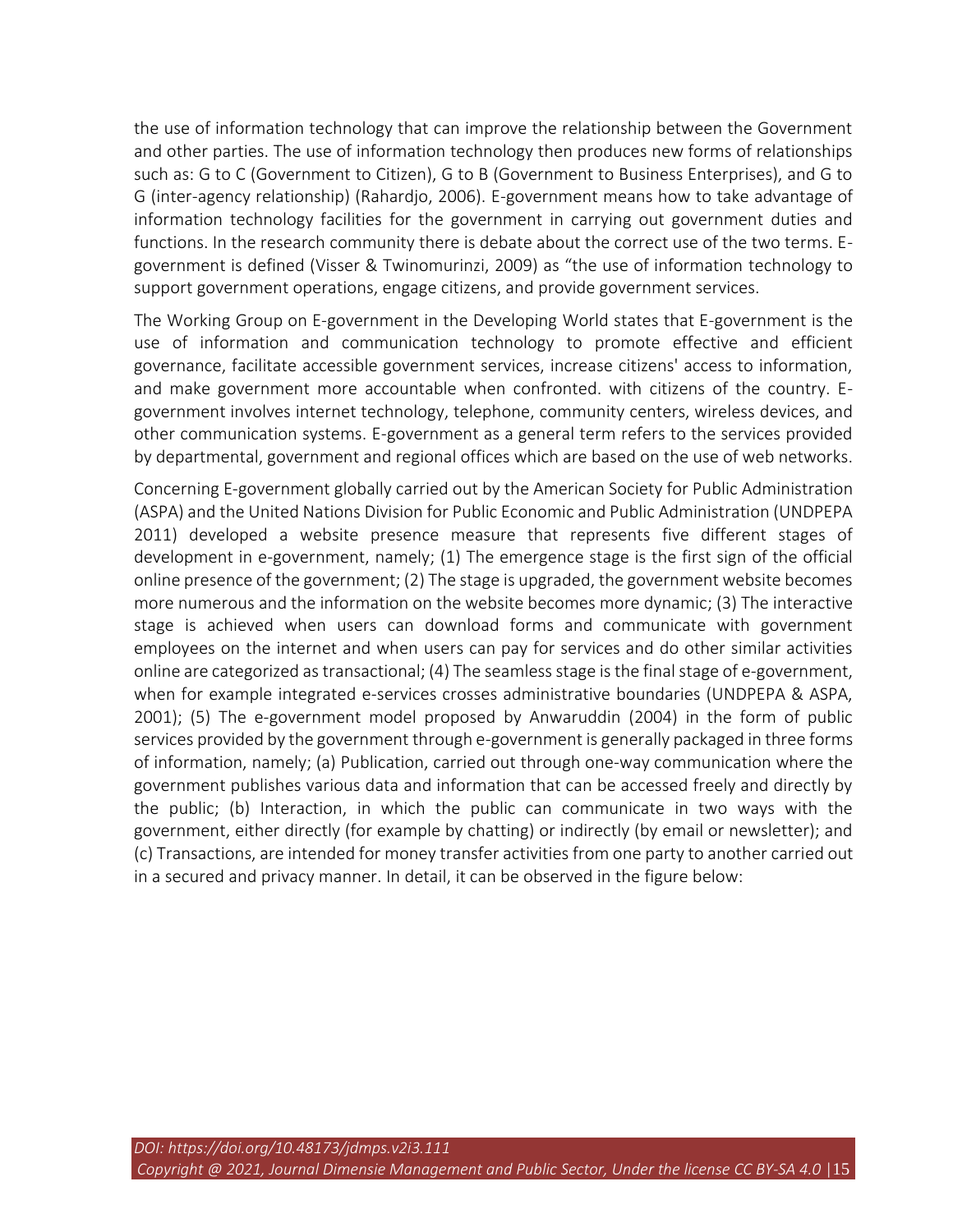

Figure 2. Step *E-government* (M. Moon et al., 2005)

# Learning Organization Model

The creation of an organization that has karasteristik as a learning organization has a model that is based on the tendency of the climate and growing environment within the organization. The difference in the model of learning organization actually appears because of differences in the definition provided by the experts. As Senge (1990) suggests that theoretically, a learning organization is essentially a change and development are continuous so that the model does not allow uniforms. The Model that appears as a reference for the actual birth and identified directly from the results of studies on the practice of learning organization both with regard to the structure, and related to culture and organizational behavior.

The following will be presented some models that demonstrate the characteristics and components of a learning organization which is no relation to the model are needed in the development and implementation of e-government.

The first Model offered by Senge (1990) in his book The Fifth Dicipline which has become the basic reference of all the models that appear related to the learning organization (LO) by many researchers. Based on the definition of Senge (1990) to build the five principles of the discipline LO which states that the organization should develop the five key disciplines that are (1) personal mastery, (2) learning team, (3) mental models, (4) shared vision, and (5) systems thinking. Senge (1990) asserts that the fifth principle-this principle is the element-element that is necessary for the organization to grow, change, and continuous learning. Furthermore, the five principles is used as the basis so that the organization can build the ability to expand capacity to innovate and create success for their own future.

The fifth discipline is divided into two categories according to its main focus is an individual or group (Senge, 1990). The first category includes personal mastery, mental models, and systems thinkers who focus on individual behavior and practices in an organization. Personal mastery is the discipline of "continually clarifying and deepening personal vision we, of focusing our energies, of developing patience, and seeing reality objectively" (Senge, 1990). Personal mastery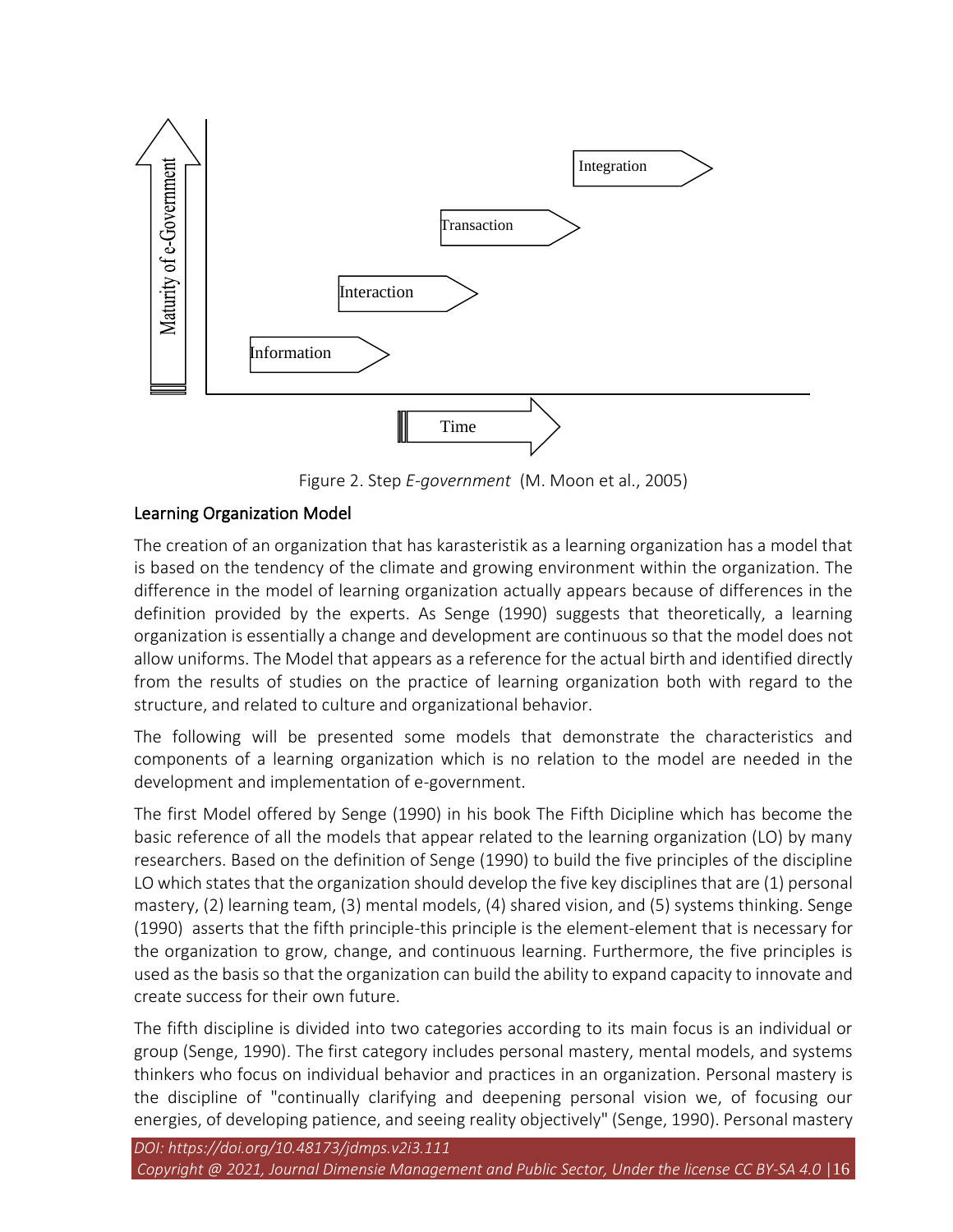is self-control is continuously on the activities, goals, and results in a meaningful. It is called as a process of personal commitment to the vision, excellence, and lifelong learning (Bierema, & Gilley, 2001). A mental Model is "the assumption that embedded generation, or even a picture that affect how a person understands the world and how to take action" (Senge, 1990).

The second category includes the discipline of shared vision and learning team. The discipline of building shared vision and learning team different from the other three that the two are inherently collectively (Senge, 1990). The practice of both disciplines is that everyone involved in the group activities. A shared vision means that the vision or goals of the individual are integrated into a shared vision of the organization. Finally, the team learning need to be developed to create a learning organization. According to this argument that a learning organization can be formed through learning team, because building a learning team is sourced from individual learning



Figure 3. The Five Principles of the Learning Organization (Senge, 2002)

Model Senge (1990) stressed the strengthening of systems thinking and change the way of thinking of managers of the organization. An important implication of this focus can be found in the management level of the organization. In particular, mentioned that more and more people at the level of the leadership of the thinking in the big picture, able to do all things better will be the base change of organizational culture into a culture of learning. Bierema & Gilley, 2001). uses the image of the DNA or the hologram as a metaphor to model learning organization Senge emphasizes that the whole is more than the sum of its parts. That in a shared vision of every person agreed on a shared vision of the. It means that everyone should be agreed to throw out the old way to think and standard routines which they often use to solve problems or perform a job. Members think of all organizational processes, activities, functions and interaction with the environment as part of the system of relations of reciprocity. People openly communicate with each other (across the boundaries of vertical and horizontal) without fear of criticism or punishment. Every person should be denied the personal interests and the interests of the fragmental to work together in achieving a shared vision of the organization. (Senge, 1990).

Public services should promote the quality of service that can be known from the expectations of customers that related to personal needs, past experience, recommendations from other people and from advertising (Tangkilisan, 2007). The provision of public services should understand and know aspects in order to increase satisfaction with services provided. It is also a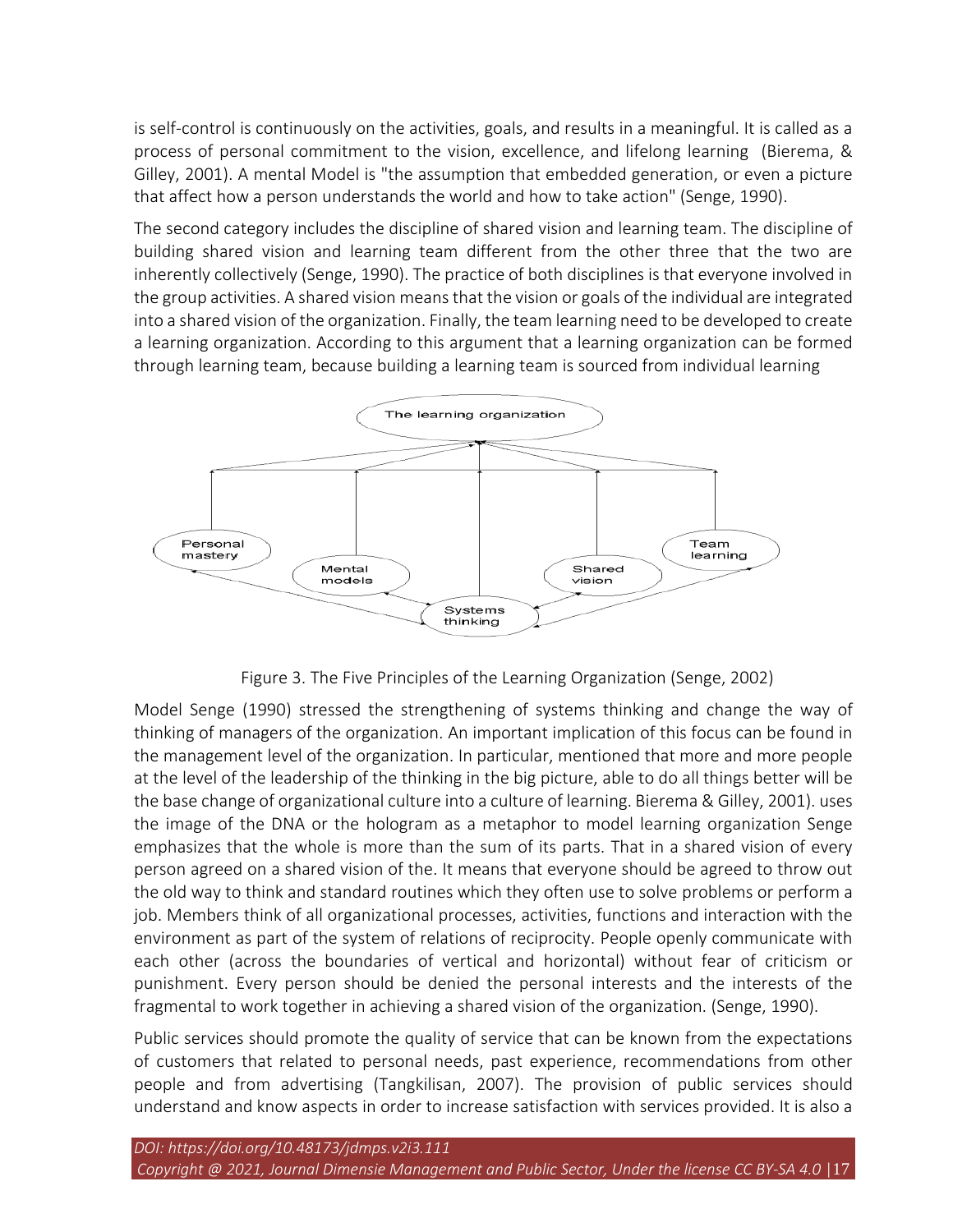form of bureaucratic paradigm changes which requires the government bureaucracy's role and function and its policies are directed to giving the best service to the people (Masyudi, 2005).

The quality of public services can also be seen on the result of the interaction of various aspects, such as system services, human resources, service providers, strategies and customers. Indicators of quality services designed to meet (1) Responsiveness, i.e. the responsiveness of service providers to the hopes, desires, aspirations, and demands of the users of the service; (2) Responsibility, which is a measure which shows how the process of providing public services carried out in accordance with the principles of organization which has been established, and (3) Accountability of size that indicates how big the process of the provision of services according to the interests of the parties (the Stakeholders) and the norms prevailing in the community (Levine et al., 1990). Some of the characteristics and components that need to be considered until at the level of the apparatus of government in the provision of public services by using the size of the (1) Tangibles, (2) Reliability, (3) Responsiveness, (4) Assurance, and (5) Empathy (Zeithaml et al., 1990).

Improve the quality of public services, require innovation and reform of public services. The reform of the public service is meant to be (1) the realization of a new approach to running public services better to the direction of the managerial rather than just administrative sheer; (2) as a response to the scale of the handling and coverage of the tasks of government; (3) changes in the theory and economic problems; (4) the changing role of the private sector in public services. So the reform of public services becomes very important so that the public can obtain the maximum service (Hughes, 2009)

#### Methods

This research included in the qualitative descriptive research is intended as a troubles hooting procedures are investigated to describe or depict the state of the subject or the object under study (a person, institution, community, and others) at the present time based on the facts that appear or as is with the method of descriptive interpretative (Denzin & Lincoln, 1994).

This research was conducted with reference to the stages of research start from the analysis of the change in the mechanism of public services, the existence of the dimensions of the learning organization and the role of the learning organization into a carrying capacity on the success of the public service-based e-governemnt in the City of Makassar.

#### Results and Discussion

change is a thing that is sure and eternal in itself it is change. Learning organization is a medium to respond to the challenges both globally and internal organization, all organizations will be required to perform the organization of the learners so as not left behind by the changes.

based on the research organization of the learners can go well with the support of the leadership. so, the factor of leadership in developing the HUMAN resources of the employees and gives the opportunity is a factor of the absolute in the course of learning organization.

Learning organization within the framework of e-government in the form of the implementation of the training and development of HUMAN resources competency-based implemented by the Center and in the Area of the program the form of technical guidance, Workshop management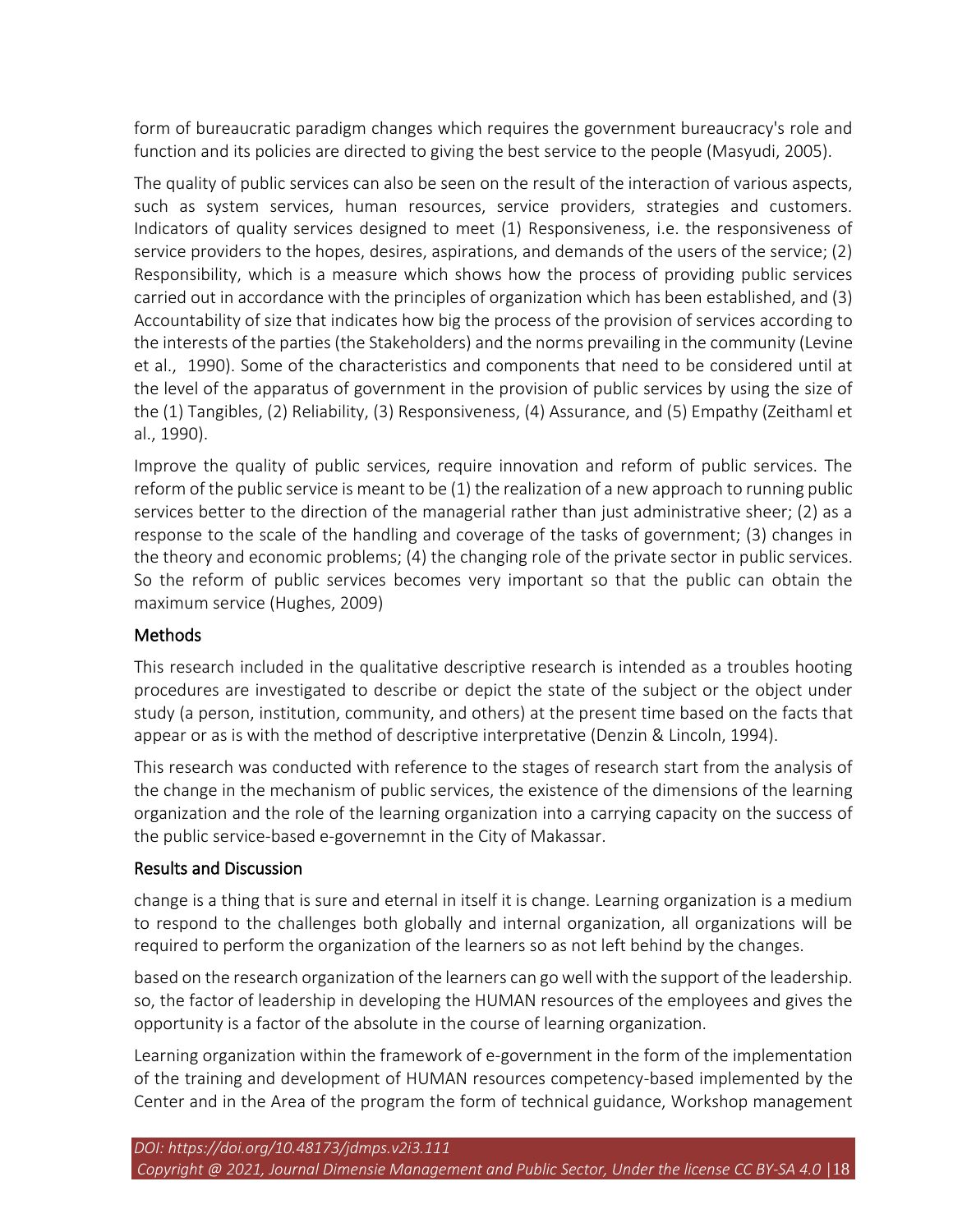services-based e-Government so that the admin of e-government have the capability adequate to support the effectiveness of the implementation of e-government.

In addition through Training, technical guidance and Workshop, employees acquire knowledge about the management of webmail, e-attendance, website, simpeg, as well as writing news releases through the creation of a culture of learning in the form of self-taught learning or ask questions to the support team, faqs in the help desk if the implementation of technical guidance and mentoring special to be in each work unit.

Learning organization within the framework of e-government in the form of the development of feedback at all levels of the organization be aware of the process that made the employees to give each other feedback between each other with regard to e-government by way of exchanging information about the internal applications in education Each as well as mutual support and communication with all members of the team of the developers application, the developer team infrastructure, network. Strategy feedback with question and answer through sms app/chat center included with operator help desk in the City of Makassar. Learning organization within the framework of e-government in the form of the provision and development of the SIM is implemented by building the SMS service center including the support team e-government 24 hours by phone that focused on discussions and feedback in the running systems of the application of e-government in particular the Benefits of SIM during the implementation of egovernment are (1) to accommodate and answer all the needs of the regional organization(WTO) in the Scope of the Government including those relating to e-government, (2) a means of exchanging information in the finishing work (3) a means of public complaints. The fifth discipline is divided into two categories according to the main focus is the individual or group (Senge, 1990).

The first category includes personal mastery, mental models, and systems thinkers who focus on individual behavior and practices in an organization. Based on the research of the Aparatul the civil state in the city of Makassar mentally relative ready to face the changes with the presence of learning organization. Although there is a change of pattern of the individual where the average employee can already use the app but need to be improved about the discipline and work ethic as well as the employees of a leading line of the service so should the civil servants are required and develop the ability of its resources are better than skill and control of emotions. At this stage it takes a strong commitment to the leadership of the department and the mayor of Makassar in terms of HUMAN resource development

The second category includes the disciplines in the team share the vision and learning like discussed above learning organization can be run either through the discipline, the employee is required to always put the discipline, both individually and in teams. Because in their team to learn from each other between the employees so that they are aware that employees who work as a team is a team. And the most important is the formation of the unity of the vision start from the top management level to the level of the most low-commitment can be maintained and unity in the deal.

things we need to discuss further and discussed is although there is strong support from the mayor of Makassar and the head of the department but still there are some challenges that is where the readiness of the HUMAN resources in the accept new things and this is definitely be a new challenge for the government of Makassar city because they have to create a learning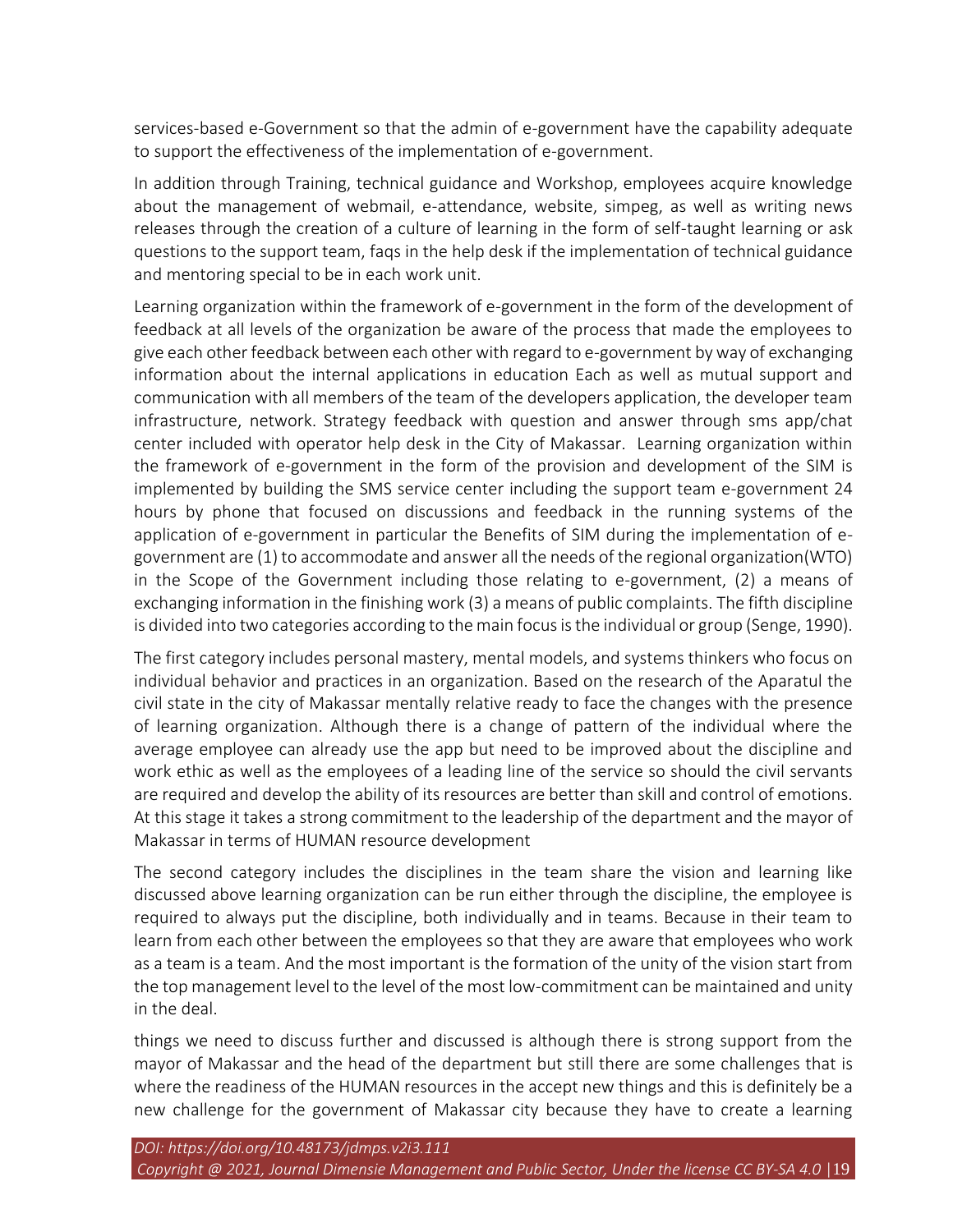organization it is also there to increase the capacity of the workforce.

Despite being a technology-based but still save a problem and often times there is a community created are not satisfied by organizer services. We can see from the indicator according to Zeithaml et al., 1990) namely:

#### **Reliability**

In terms of reliability, the apparatus is proficient in their field, but it is still a bit awkward when or when there is a problem with the software, it is necessary to calm down in dealing with software problems so that there is no panic and the service can run smoothly.

# Emphaty

In terms of the communication that has been established, it is quite good, it would be even better if the operator section imitates services such as friendly banking in greeting people who want to ask for services from operators. It would be very interesting if all the people served gave a positive response and felt they were considered as a private service even though the agency he visited was owned by the government.

#### **Tangibles**

The physical facilities owned are good and appropriate in supporting the mobility of world-class services as proclaimed by the Makassar City Government "Makassar Smart City".

#### Responsiveness

The service provider's response is quite good, but if there is a complaint they usually answer in lengthy terms, for example, in the civil registry office, there are Makassar residents such as Mr. Ahmad Siddiq who complain because the identity card he has an error in writing and the operator who is asked cannot explain well so that people are irritated.

#### **Assurance**

Usually there is a delay considering the system used is based on information data, so if there is a down on the main server or a bad network then usually the service is hampered, but that is still understandable because it is not caused by human error but is caused by technical matters

# Conclusion

in general the service is good this is all accomplished because of the improvement of the quality of human resources where the learning organization really repair itself rather the creation of good government so that people are happy and satisfied with the services prepared by the government.

#### References

- Anwaruddin, A. (2004). Meningkatkan Kualitas Pelayanan Publik Melalui Reformasi Birokrasi. *Jurnal Ilmu Administrasi: Media Pengembangan Ilmu dan Praktek Administrasi*, *1*(1), 15-35.
- Bierema, L. L., & Gilley. (2001). Philosophy of organizational learning. *J. Gilley, P. Dean, & L. Bierema, Philosophy and practice of organizational learning, performance, and change. Cambridge, MA: Perseus Publishing*.